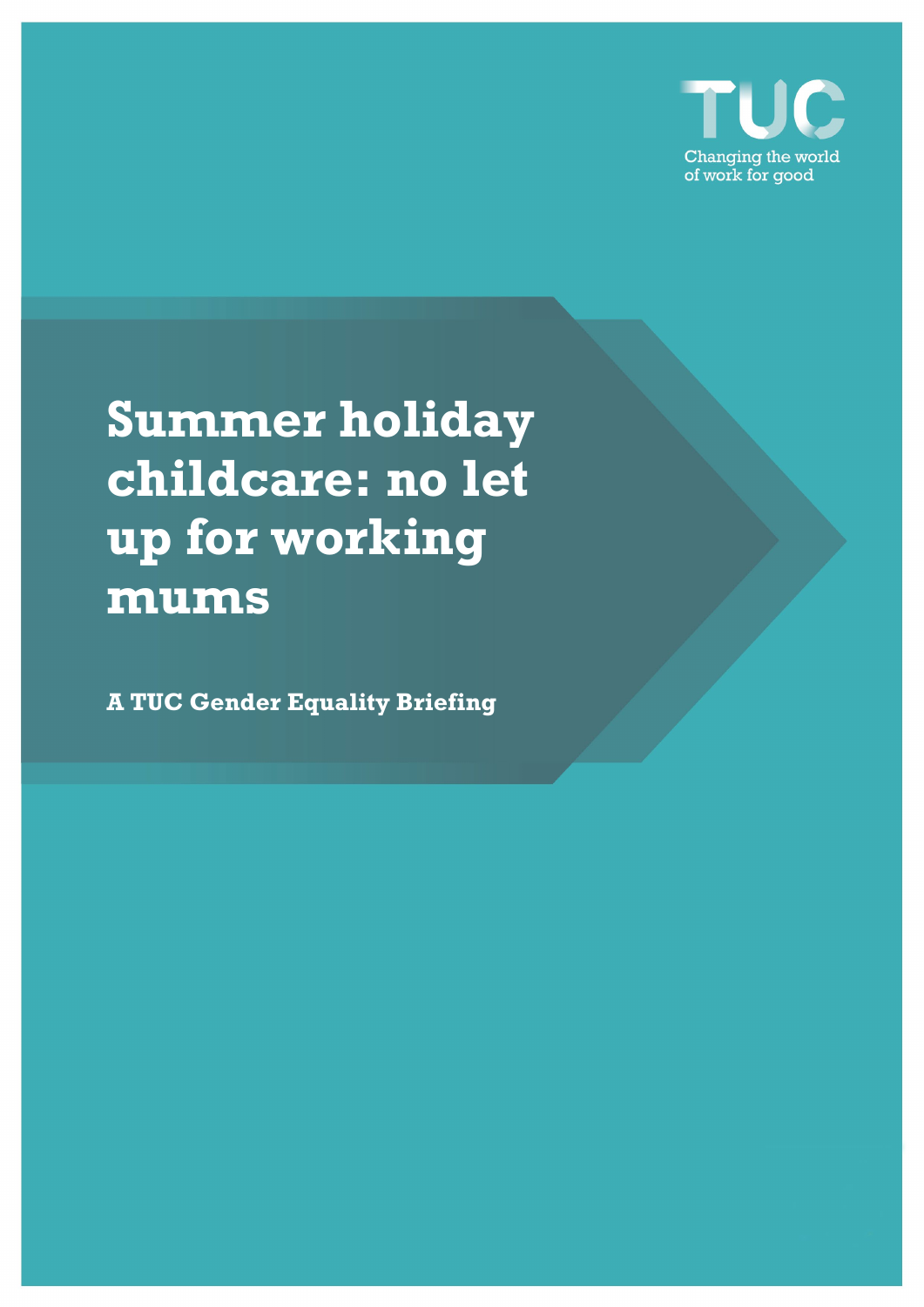

The last 18 months have been difficult for everyone, the Covid-19 pandemic has turned our lives and our communities upside down, with devastating consequences. Women have been on the frontline of this crisis, as workers, as carers and as parents. Previous research from the TUC has shown the disproportionate impact the pandemic has had on the lives on women, and particularly mums, as they juggled work and care, shouldering much of the responsibility for home schooling, and domestic chores on top of their jobs.<sup>[1](#page-1-0)</sup>

But as restrictions are lifted, a crisis in childcare continues, with mums facing a summer of trying to manage their jobs and a patchwork of childcare to get through the holidays.

Between the 23 June and the 4 July, the TUC put out a survey to find out how working parents were going to manage childcare over the summer holidays. Over 36,000 mums responded.

Our research found that working mums are facing a tough summer with no respite from the impact of the pandemic on their load as they try to balance childcare and work:

- Nearly two thirds (63 per cent) of mums with primary aged children do not have sufficient childcare for the summer holidays. This rises to three quarters (76 per cent) for single parents.
- Three in five (60 per cent) will find managing childcare harder over the summer holidays this year than in previous years. Nearly a fifth (18 per cent) had already used up all their annual leave to manage school closures during lockdowns. And around one in eight (13 per cent) do not have access to their usual holiday clubs or school playschemes because they have not restarted as restrictions have been lifted.
- Nearly half (48 per cent) will be using some form flexible working to help them manage childcare over the 6-week holidays, with two in five (39 per cent) combining working from home and childcare. Over a quarter (27 per cent) will be working more flexibly than usual.

But for many mums their only option is to take a financial hit to manage childcare over the holidays:

- Around one in eight mums responding to our survey said they will have to take unpaid leave.
- One in eight said they would have to reduce their hours.

<span id="page-1-0"></span><sup>1</sup> TUC, (2021) Working mums and Covid-19: paying the price, available at <https://www.tuc.org.uk/sites/default/files/2021-04/WorkingMums.pdf>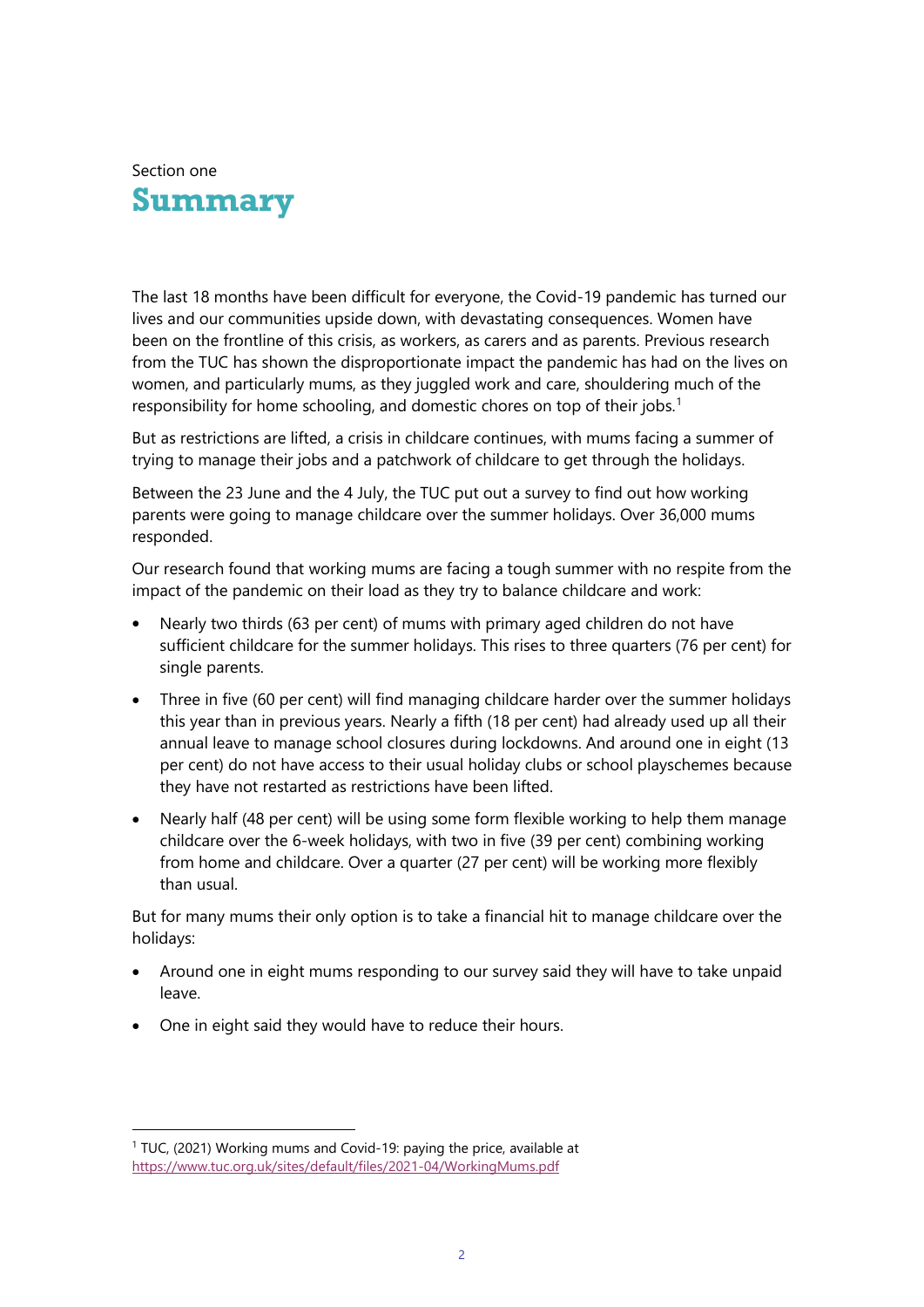### **Key recommendations**

### **Employers**

As restrictions lift, many workers who have been able to work remotely may be forced to return to the workplace, this will only add to the challenges facing many working mums. It is essential that employers ensure that those with caring responsibilities can continue to work from home to support them with managing childcare. But working from home should not mean working all hours of the day to try and juggle work and care. Workloads need to be manageable, and workers should have a right to disconnect.

For those who cannot work from home, employers need to assess what other flexibility can be made available with no loss of pay. With the summer holidays just around the corner, employers need to review their current flexible working policies immediately, consulting with employees and trade unions to balance the needs of staff and the organisation and ensuring that working parents who need flexibility now are supported.

But this should not just be a short-term response to the pandemic. The TUC is calling for employers to adopt flexibility by default. Employers should consider what flexibility is available in different roles and ensure this is included in all job adverts going forward. The advert should set out the types of flexibility available rather than include a generalised statement. Current employees should have the opportunity to access the same flexibility as well. Flexibility includes compressed hours, flexi-time, working from home, predictable hours and greater notice of hours.

### **Government**

Around six per cent of respondents to our survey did not have access to any form of flexible working. We know from our flexible working research that lack of flexibility is much more widespread, particularly for those in working class jobs.<sup>[2](#page-2-0)</sup>

Government should introduce a legal right to flexible work for all workers from their first day in a job and a duty on employers to consider which flexible working arrangements are available in a role and include these in job adverts with the new postholder having a day one right to take up the advertised flexibility. Flexible working can take lots of different forms, including having predictable or set hours, working from home, job-sharing, compressed hours and term-time working.

Currently parents have no statutory right to paid leave to look after their children. The government should introduce 10 days paid carers leave, on full pay, from day one in the job, to support all working parents.

Government must invest in childcare. We need more funding for good quality, affordable childcare to support working parents and help the sector recover from the impact of the pandemic.

<span id="page-2-0"></span><sup>&</sup>lt;sup>2</sup> TUC, (2021), The Future of Flexible Work, available at<https://www.tuc.org.uk/reports>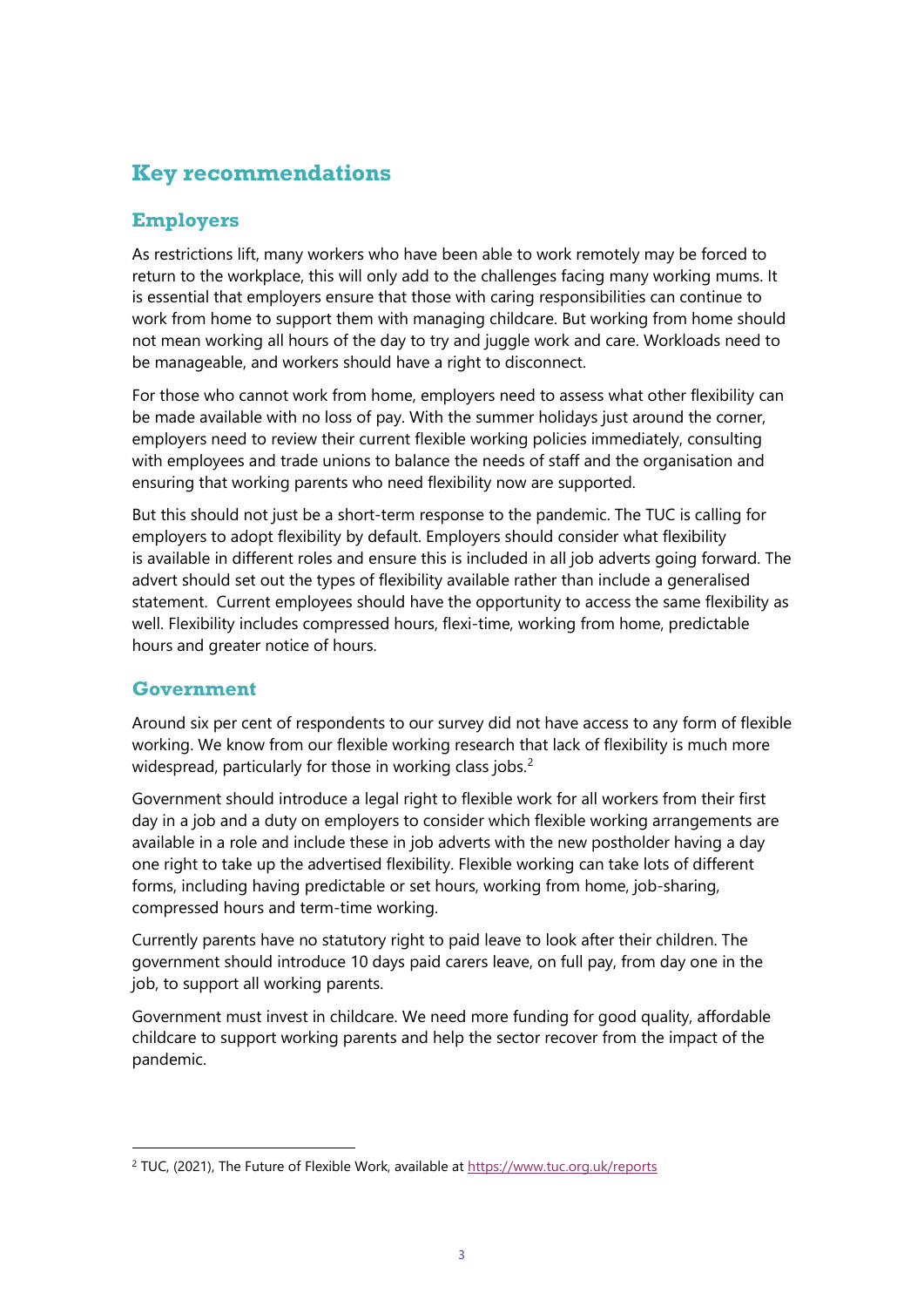Section two

# **The immediate challenges facing mums**

Working mums face a difficult summer trying to piece together a patchwork of solutions to manage work and childcare. 60 per cent of respondents to our survey said they would find managing childcare more difficult this summer in comparison to previous years. This rose to 70 per cent for mums in single parent households.

Of those who said they would find managing childcare more difficult this year, nearly a fifth (18 per cent) said they had already used up all their annual leave to accommodate school closures during lockdowns. The same number (18 per cent) said they could not afford to take any unpaid leave; this rose to nearly a quarter (23 per cent) for mums in single parent households.

Around six per cent said they did not have access to any flexible working options to help them manage childcare over the summer holidays.

A fifth of respondents said that they do not have their usual network of friends and family outside of their household for support. And 1 in 8 do not have access to the holiday clubs and school playschemes they would usually rely on because they have not restarted as restrictions have lifted.

Respondents told us about the challenges and worry they were facing in terms of cost, lack of flexibility, how they would be piecing together a patchwork of care to get through the holidays, and how the pandemic has left them without their usual support networks of grandparents, friends, and holiday clubs.

"I am simply dreading the summer holidays. Last year in the month of August I earned £800 (due to taking unpaid leave) + paid £1100 in childcare so I could earn £800. The maths doesn't add up. It's so stressful. Help." *Mum working full time in the private sector*

"had to work 7 days away from home in the first lockdown without coming home as I'm a residential care worker with children in care. This was a hard as there was no other options available. This affected my children and our little family in a big way. So having to leave them here there and everywhere in the 6 weeks holiday is going to be hard. I have 2 weeks off only so have the other 4 weeks to try and juggle. Me and my husband Re both keyworks and our work has been hard and stressful in the pandemic and with a lot of stuff still with restrictions its going to be tough on parents and children. I can't really afford to take unpaid leave but sometimes there may not be an option.*"*

*Mum working part-time in the private sector, key worker*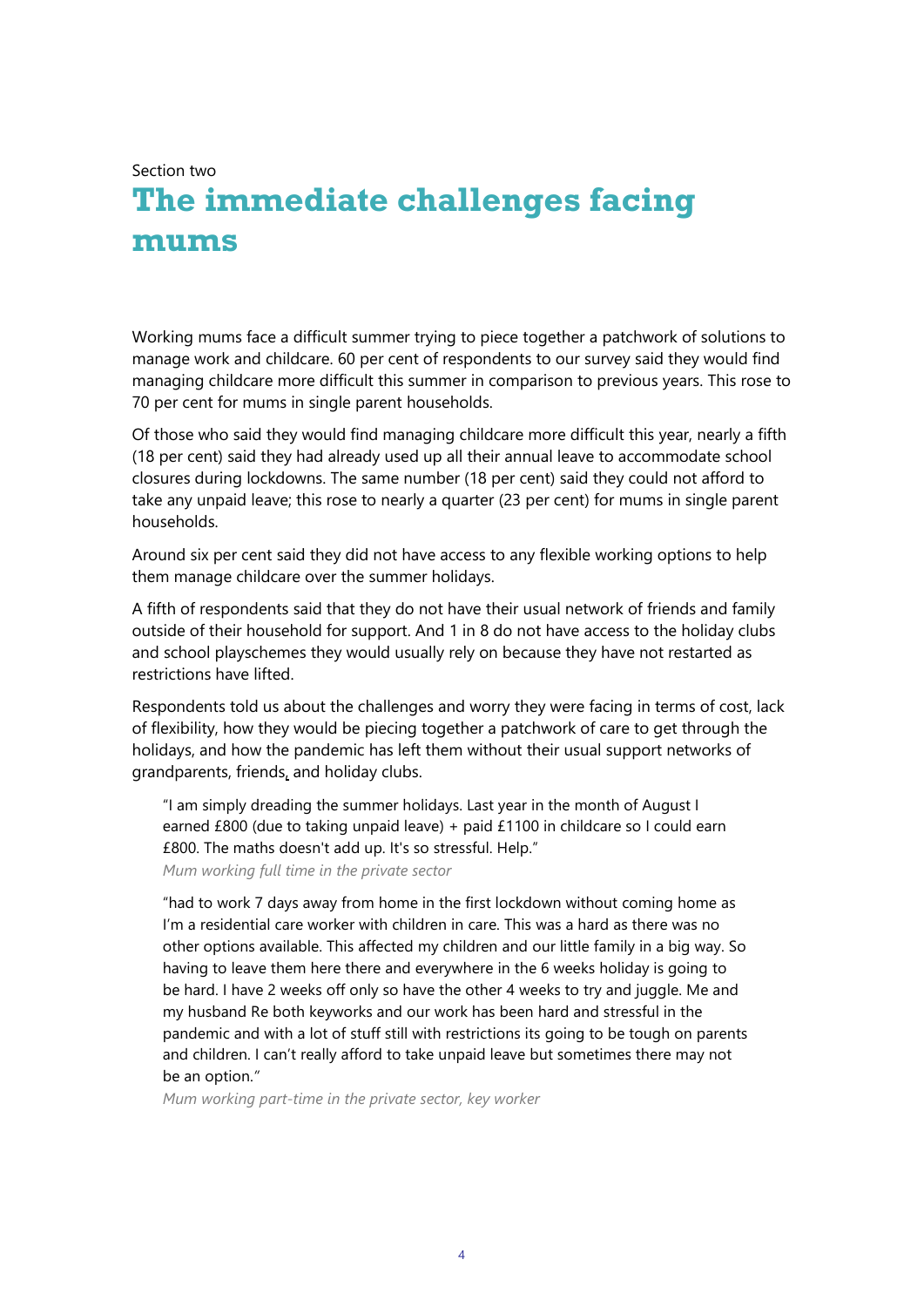"Currently have uncertainty about potentially being asked to go back into the office starting during the school holidays not knowing what will actually happen makes it extremely difficult to plan."

*Mum working full time in the private sector*

"As we don't have family who can help out, especially since the pandemic, I felt there was little alternative but to drop out of the workplace this year until my youngest child gets his free hours. It's a logistical and financial nightmare and we were completely unaware of how restrictive childcare would be on our finances as working parents."

*Mum temporarily not working, previously worked in public sector*

"There is absolutely no acknowledgement from my workplace that school holidays might prove difficult. I cannot choose when my holiday is taken. This year 3wks of my leave combine with the school break. Next year, only one. My husband does the same job."

*Mum working full-time in the private sector*

"I'm working much longer hours in covid. Not logging off until 11pm/midnight. No idea how I'm going to manage the mayhem in summer." *Mum working in private sector, key worker*

This is taking a huge toll on working parents and particularly mum's mental health, which our previous research showed had already suffered during the pandemic due to juggling childcare, domestic chores, home schooling and work. $3$ 

One respondent told us:

"I am exhausted after the pressure of working full time and doing all domestic responsibilities over the course of the pandemic. I am completely burnt out and have NOTHING left in my tank. I cannot access enough help to properly recharge so that I can be the parent I want to be, the spouse I want to be or do my job the way I want to, let alone think about who I want to be."

"It's a very stressful patchwork quilt of different sources." *Mum working full time in the private sector* 

Others told us:

"The mental capacity to occupy children whilst working after so much disruption over the last 18 months feels like a huge challenge. Clubs are too expensive to use for all my work days, so the juggle continues. We are all exhausted." *Mum self-employed working in the third sector*

"I'm absolutely exhausted - like we all are and can't see where the break is going to come - I fear for my mental health at times and therefore, the overall well-being of my family."

*Mum working in the third sector*

<span id="page-4-0"></span><sup>&</sup>lt;sup>3</sup> TUC, (2021) Working Mums and Covid-19: paying the price, available at <https://www.tuc.org.uk/sites/default/files/2021-04/WorkingMums.pdf>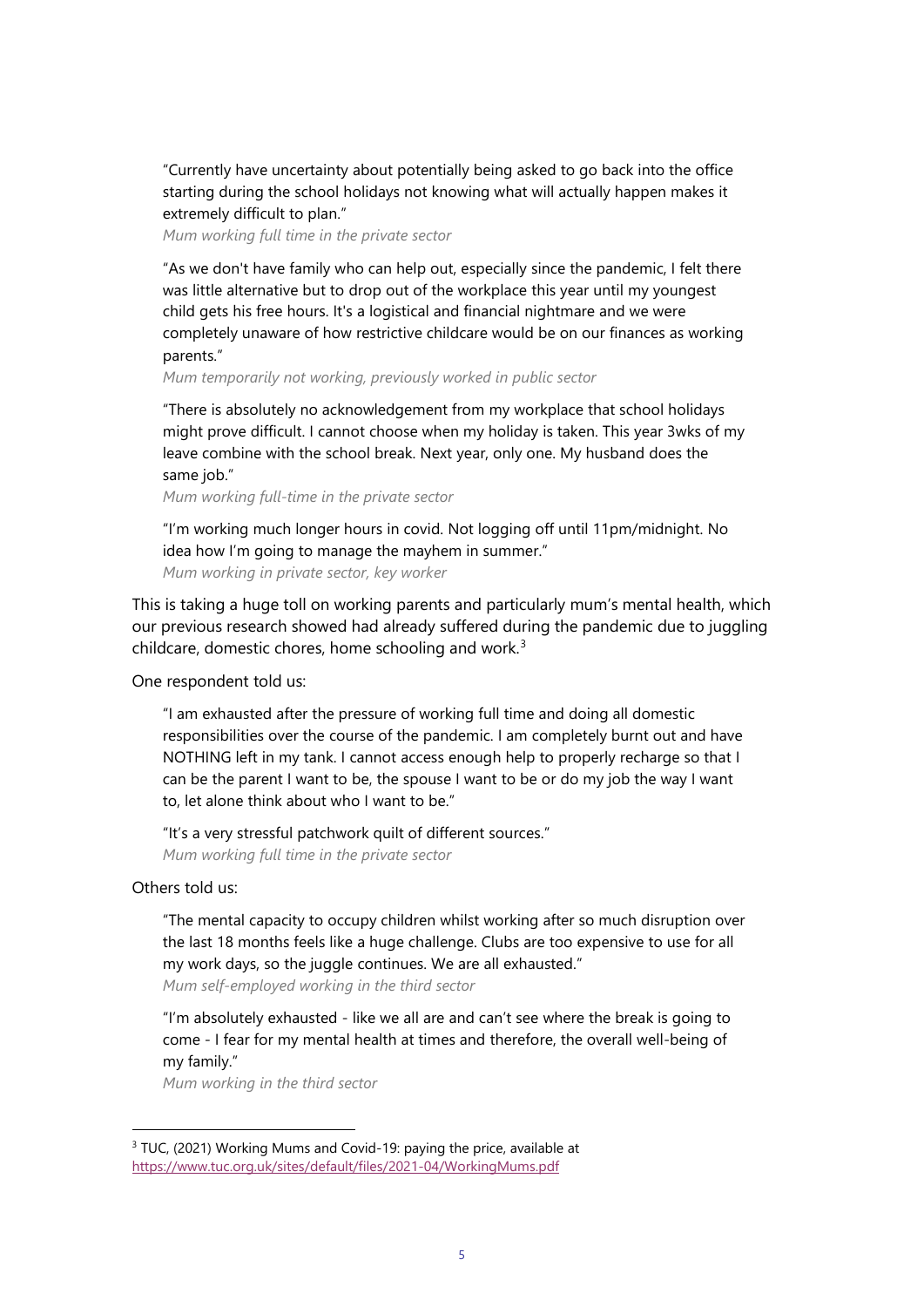"I also feel the stress and anxiety which comes with finding a solution to caring for children, mainly falls to the women. So not also do I have to flex my situation, I also have huge amounts of anxiety and stress about how I juggle everything, how to have conversations with my employer, how to manage working with kids around etc. The stress and anxiety are huge."

*Mum working full-time in the private sector*

#### One key worker told us:

"It's always tricky but as a key worker (nhs mental health) who is literally just about clinging on to my sanity summer holidays makes me feel sick. I've used so much annual leave to cover various home schooling and school isolation periods and a huge chunk of annual leave just to keep myself from signing off sick. And it's not even half way through my annual leave year. Honestly I've seriously considered signing off sick or just quitting work (the job that took me ten years to qualify in, including doing a doctorate while pregnant/with a baby)." *Mum working part-time in the public sector, key worker*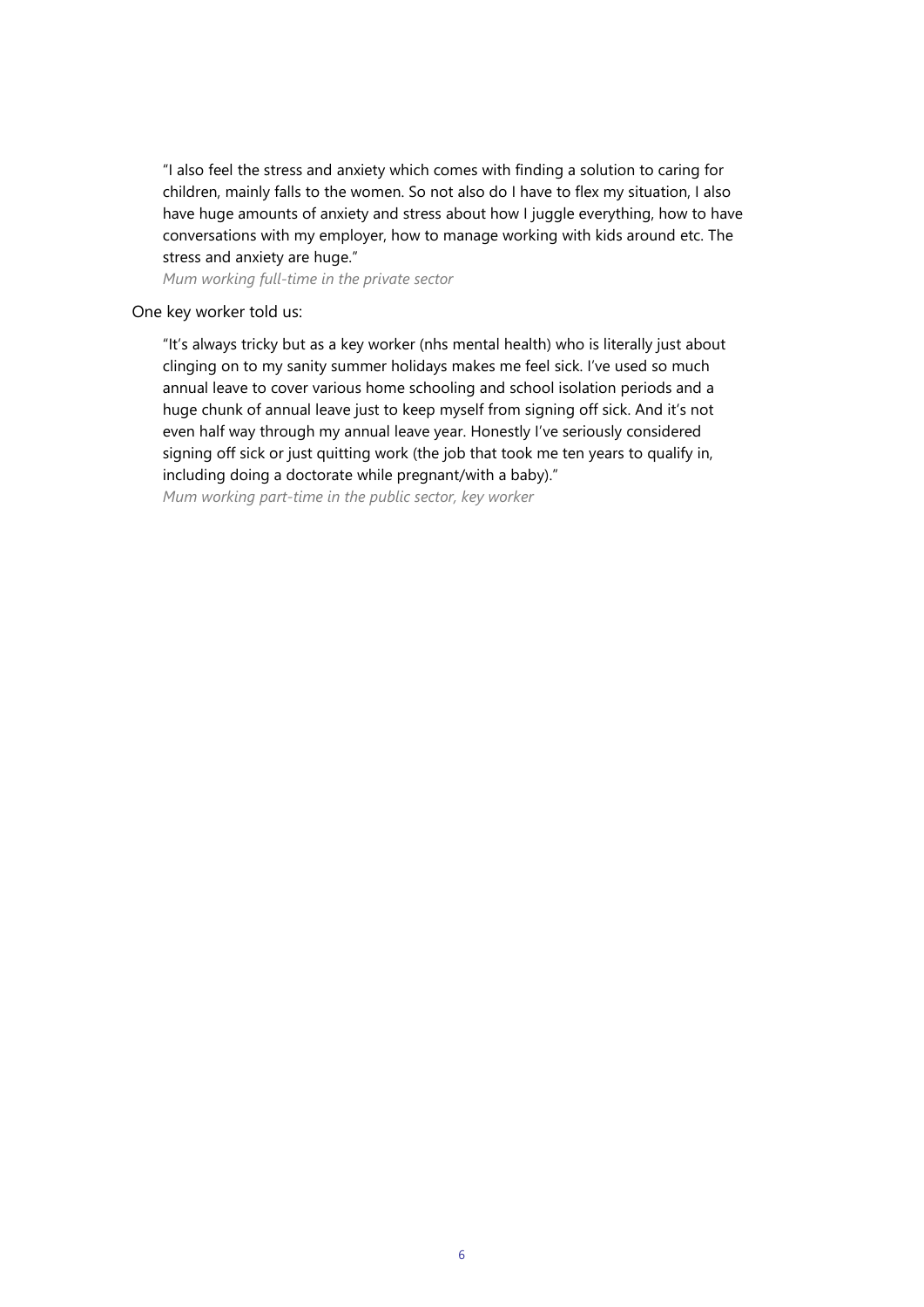Section three

## **Mums are being forced to construct a patchwork of care**

Our survey found that mums were having to piece together a patchwork of care to get through the holidays.

Many mums told us that they are relying on being able to work more flexibly to help them cope. Nearly half (48 per cent) of respondents told us they would be working more flexibly during the holidays so that they could manage childcare. Two in five (39 per cent) said they would be combining working from home and childcare, and over a quarter (27 per cent) said they would be working more flexibly. Almost half were having to rely on friends and family throughout the holidays. For one in eight they have little choice but to take unpaid leave or reduce their hours, taking a financial hit and causing further stress and anxiety.

Respondents were invited to tell us more about the challenges they were facing this summer, sharing with us the often costly and stressful juggling act they were having to manage to get through the holidays:

"During the summer holidays the only school club we are able to get a place at only covers 3 weeks of the school holidays. I can only take 1 weeks leave which leaves me with another 2 weeks to arrange cover. I have had to rely on family members, who have their own commitments and jobs to support us with these 2 weeks, but my childcare should not fall to the goodwill of family and there should be more affordable choices available. The club I managed to get my son into is £120 a week for school hour care - which means my husband will have to finish early to collect our son for the 3 weeks he's in school club. My husband is self-employed so will take a big hit to his income."

*Mum working full-time in the public sector, key worker*

"Both myself and partner are self-employed - I (mother) am reducing my working hours to 2 hours a day to take care of our child. I have managed to book ONE week of club (£180) over the six-week period. That is all that was available. Can't afford to take a break (unpaid leave) as a family but we are able to put food on the table - the work has return and we are now able to pay our bills."

*Mum self-employed working in the private sector*

"My children are doing a combination of 4 different holiday clubs, time with grandparents and time with us this year - but much more in clubs than usual due to lack of annual leave due to lockdown childcare provision/ Feb & Easter half term childcare when no clubs were open and isolating earlier in the year and due to my husband starting a new job so less holiday available- it's basically a 7 week spreadsheet of passing my children round, we won't know whether we are coming or going and I will be making up hours on evenings and weekends in order to ensure I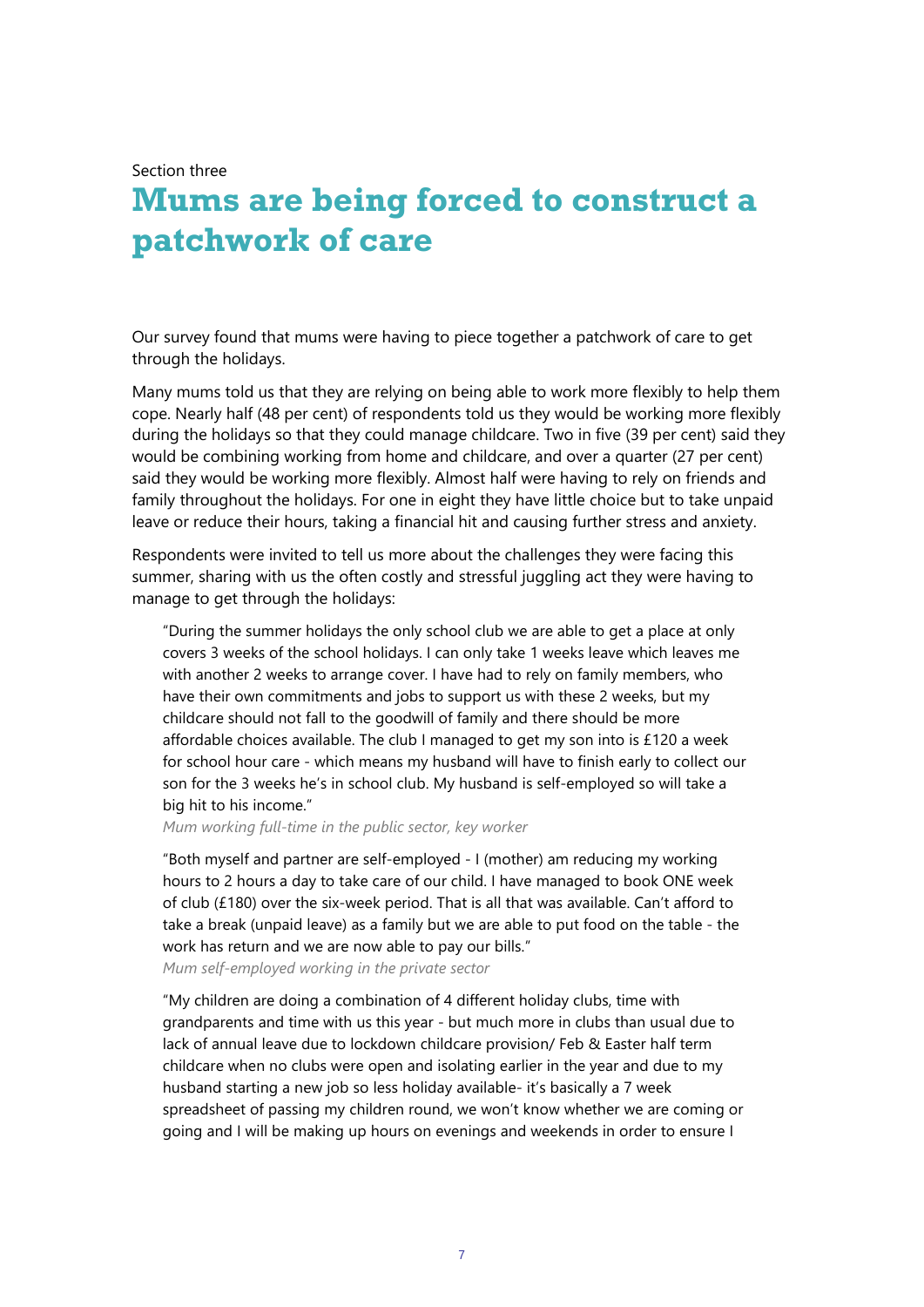#### work my contracted hours."

*Mum working full-time in the private sector*

"Really concerned as my child had 7 weeks off. Literally trying to plan having him at clubs, use annual leave (that I have left) and off days with family. It's going to be tough."

*Mum working full time in the private sector*

"I have recently become a single mother again, and the cost of childcare with my sole wage would cripple me this summer. I have managed to take 2 weeks leave and will rely on my sister and her spouse to help me during the remaining weeks as my mum cannot help me as much this year due to her health risks. I earn a good wage but if I paid for childcare, I would put myself in severe debt,"

*Mum working full-time in the public sector*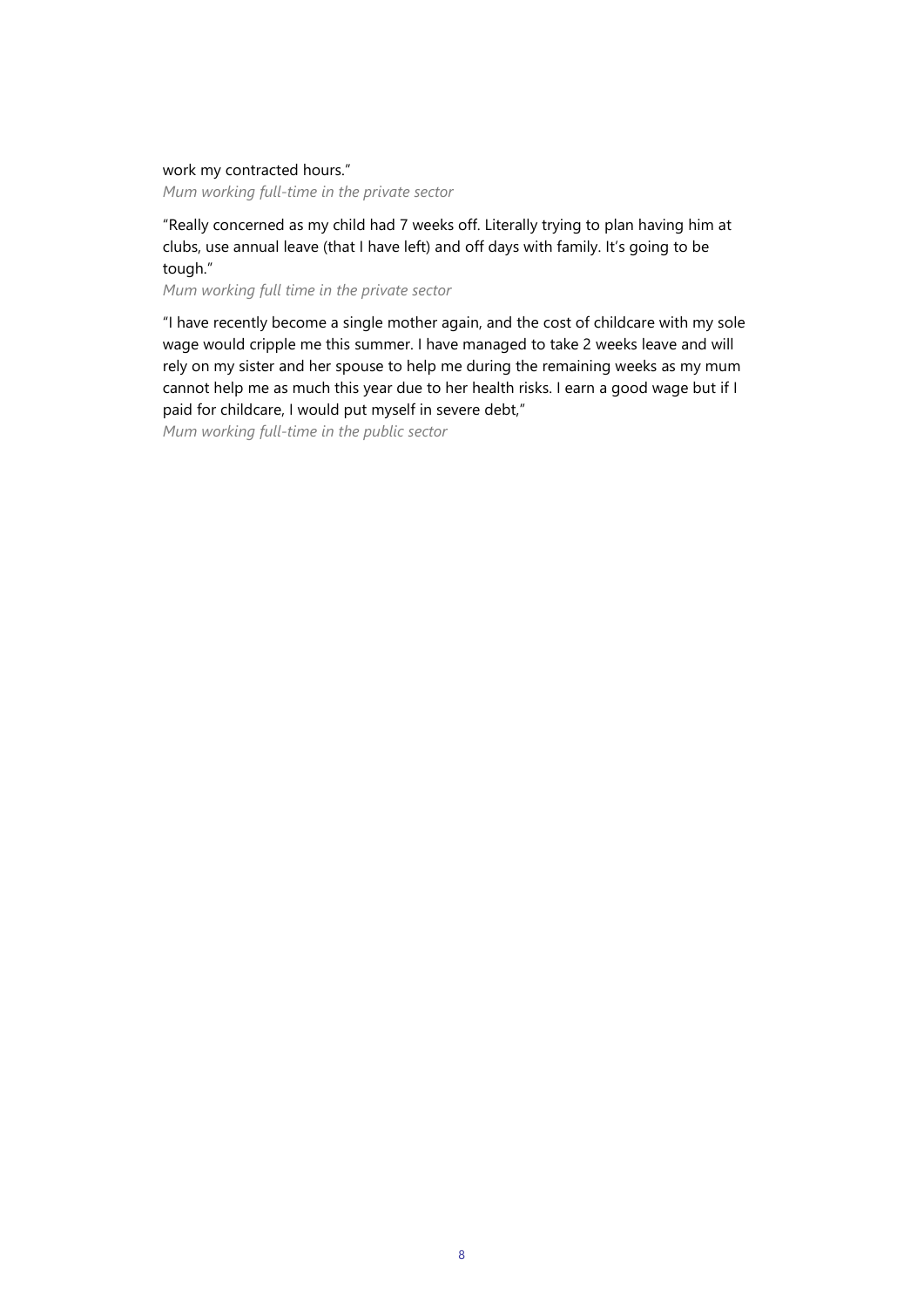Section four

## **An issue that goes beyond the summer holidays and the pandemic**

Our survey highlights the challenges working parents and particularly mums are facing this summer and that things are going to be harder this year than in previous years because of the pandemic. But mums also told us that juggling care and work, especially over the holidays is *always* a struggle.

Many told us how expensive childcare is and how a lack of flexible working and support from their employer and a lack of childcare provision was the norm.<sup>[4](#page-8-0)</sup> This reflects previous TUC research which showed one in three requests for flexible working were turned down by employers. Working mums also said they were concerned about how lack of support from employers for those with caring responsibilities impacts their earnings and careers, and how the burden always falls on them.

"I feel like this problem is going to be in my life for the entire time my son attends school. Also, not just for the summer holidays. My workplace is open 365 days of the year, so all school holidays and bank holidays are a problem which businesses don't really consider. This is my sons first year at school, he has been in nursery previously which was open 50 weeks of the year."

*Mum working full time in the private sector*

"Access to childcare dictates my working life, I choose to restrict my ambition because of this one issue as my husband has zero working flexibility and earns far more than me. It feels like most women have to choose lesser roles and not achieve their full potential because of this shortfall."

*Mum self-employed working in the third sector*

"I gave up a job I loved as childcare was too expensive and so wasn't financially viable to work. My husband is the main earner but his hours are long, varied and rostered jobs change at a moment's notice so it was also stressful as can't always rely on his availability for childcare."

*Mum, homeworker*

"Holiday juggle is a stressful nightmare and it feels like we are set up to fail." *Mum working full-time in the third sector*

"We are haemorrhaging cash paying for nursery and wrap around care. Our youngest is disabled and won't be able to access the normal school camps when they start primary. I'm terrified about next year and what we'll do to cover the holidays." *Mum working full-time in the private sector*

<span id="page-8-0"></span><sup>4</sup> TUC, (2019), "One in three flexible working requests turned down", TUC poll reveals, available at <https://www.tuc.org.uk/news/one-three-flexible-working-requests-turned-down-tuc-poll-reveals>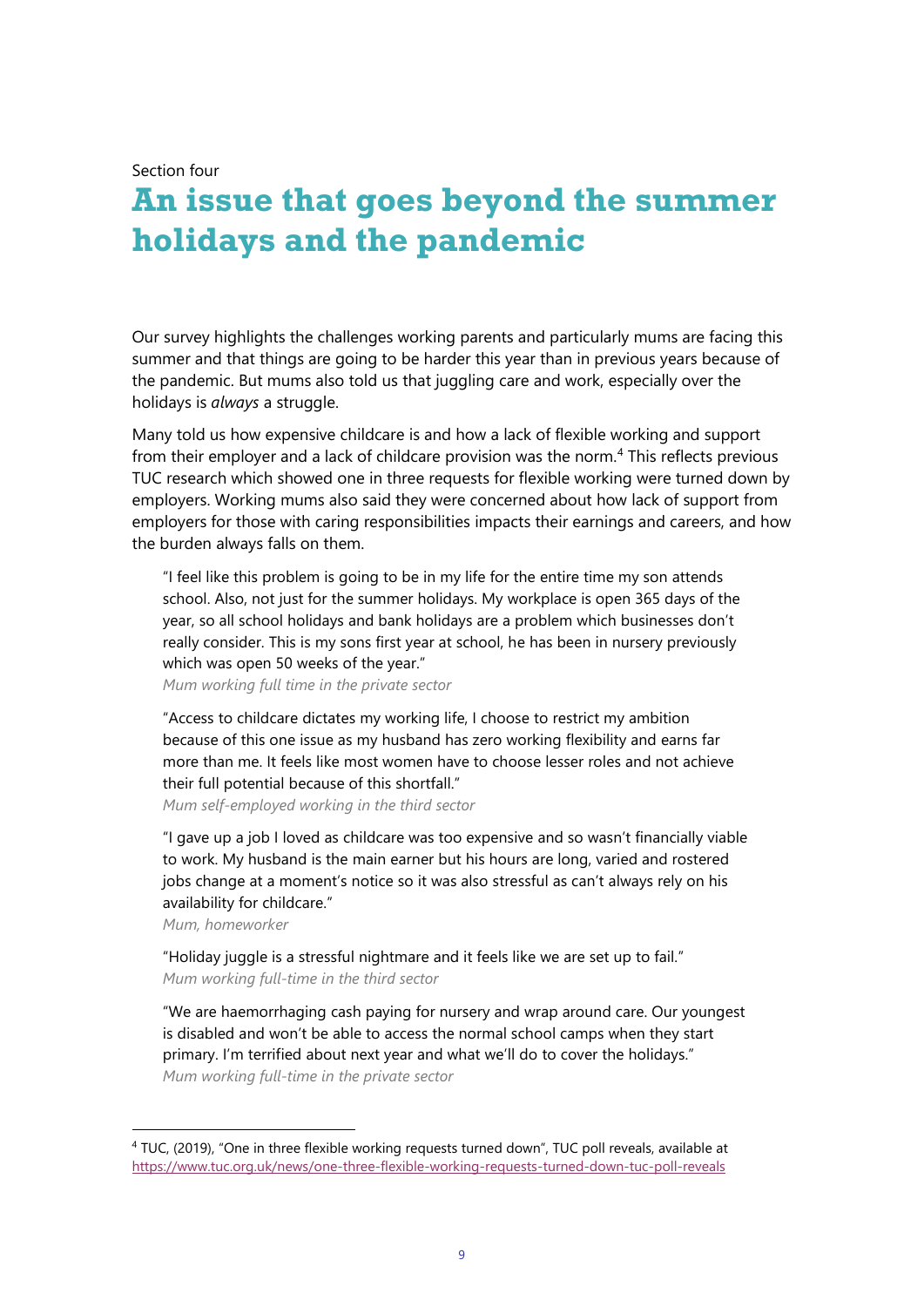"It should be mandatory to be given flexible working over the summer holidays. It is very stressful to manage and expensive. In the past I have had to ask family to help pay the costs. It's not just the price, it's the mental exhaustion. This year I organised cover for three days a week three months in advance. It's non-refundable even if another lockdown occurs. But I had to as I know from experiences places are in short supply. I was lucky I had the money. I don't know any dads who research the best summer camps for their child or book it in advance. This always seems to fall on the mum. Why can't some workplaces provide childcare? Why can't we claim some money back? We are expected to do the impossible. Hold down jobs and look after children and ensure they have a good summer where we make the most of every minute. The pressure is real!"

*Mum working part-time in the public sector* 

Dropping hours, taking unpaid leave, not having supportive and flexible workplace and parental leave policies all further compounds pay inequality as highlighted through gender pay gap reporting.

It also leaves women worried about their jobs particularly during the pandemic. Previous TUC research at the start of 2021 found that a quarter (25 per cent) of working mums were worried about losing their jobs either through being singled out for redundancy, sacked or denied hours.<sup>[5](#page-9-0)</sup> TUC analysis of Office for National Statistics data showed that the number of women being made redundant at the peak of this crisis so far was 76 per cent higher than the peak of redundancies in the global financial crisis in 2009.<sup>[6](#page-9-1)</sup>

We also know women are more likely to have been on furlough working in sectors that have been most impacted by lockdowns. Latest figures show over 2.4 million employees were still on furlough at the end of May 2021 and 48 per cent were women.<sup>[7](#page-9-2)</sup>

And the childcare sector itself is in crisis. Women's Budget Group analysis of Ofsted data shows that were 3,292 fewer childcare providers and 14,385 fewer childcare places in March 2021 in comparison to August 2020. This translates into the closure of over 7,500 providers over this period and the loss of 64,000 childcare places.<sup>[8](#page-9-3)</sup> As well as the impact this has on working parents, we know most childcare workers are women.

All of this points to women being forced out of the labour market and pushing back women's progression and conditions in the workplace.

Women, and especially mums have already borne the brunt of the pandemic in so many ways, they cannot be side lined in the recovery. That means government and employers need to act now to give immediate support to working parents, and make sure that the

<span id="page-9-0"></span><sup>5</sup> TUC, (2021) Working Mums and Covid-19: paying the price, available at <https://www.tuc.org.uk/sites/default/files/2021-04/WorkingMums.pdf>

<span id="page-9-1"></span><sup>6</sup> TUV, (2021), Jobs and Recovery Monitor – Gender, available at [https://www.tuc.org.uk/research](https://www.tuc.org.uk/research-analysis/reports/jobs-and-recovery-monitor-gender)[analysis/reports/jobs-and-recovery-monitor-gender](https://www.tuc.org.uk/research-analysis/reports/jobs-and-recovery-monitor-gender)

<span id="page-9-2"></span><sup>7</sup> HMRC CJRS statistics, available at [https://www.gov.uk/government/statistics/coronavirus-job-retention](https://www.gov.uk/government/statistics/coronavirus-job-retention-scheme-statistics-1-july-2021)[scheme-statistics-1-july-2021](https://www.gov.uk/government/statistics/coronavirus-job-retention-scheme-statistics-1-july-2021)

<span id="page-9-3"></span><sup>8</sup> Women's Budget Group, (2021), Access to childcare in Great Britain - Briefing, available at <https://wbg.org.uk/wp-content/uploads/2021/06/Briefing-Childcare-FINAL-version.pdf>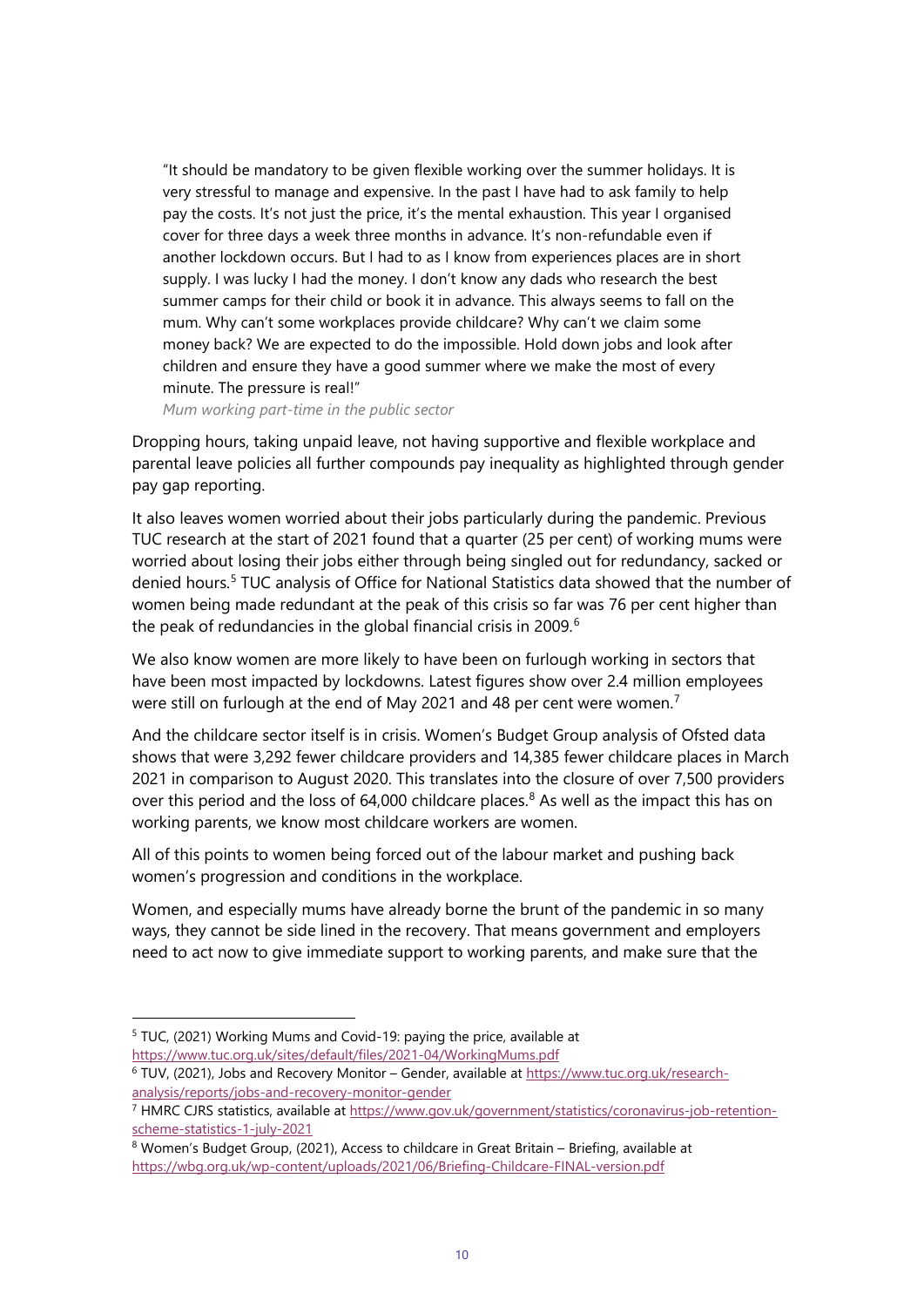longstanding inequalities women face are tackled and not further entrenched by the fallout of the pandemic.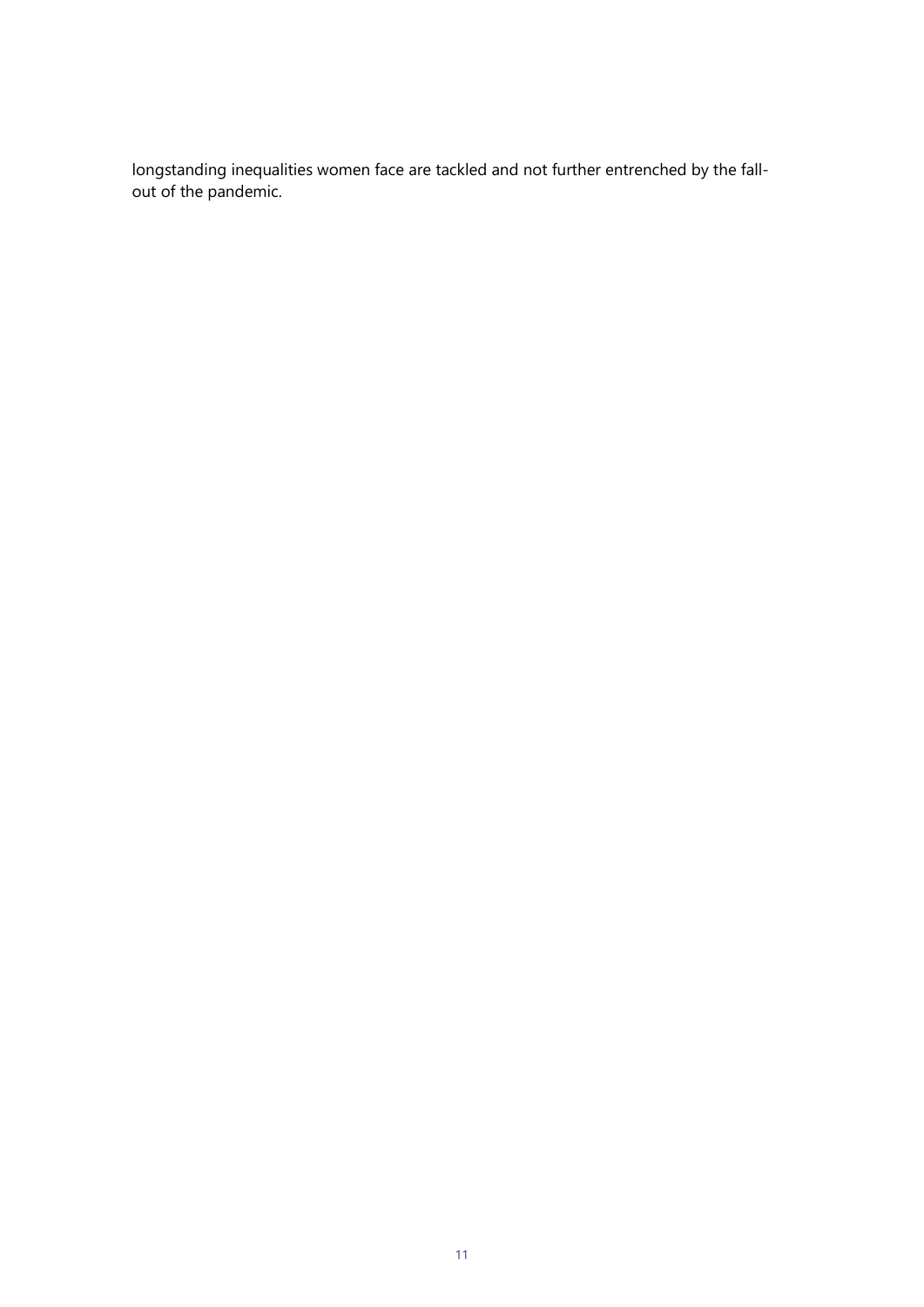Section five

## **Recommendations**

The crisis has shone a light on the patchwork of care that enable mums to maintain their employment.

The summer holidays this year will be tougher than previous years for many, but for many mums they are constantly trying to manage schooling, wraparound care, informal childcare support, annual leave, formal childcare and holiday provision and a careful arrangement of hours between adults in the household. Pandemic or no pandemic. As one respondent to our survey put it, it is *'like a complex military operation'*.

### **Employers**

Employers need to be supportive of their employees and recognise the challenges working parents and particularly mums face. Losing the skills and talents of so many women by forcing them out of the workforce will not benefit anybody.

In the first instance, with restrictions lifting, it is essential that employers ensure that those with caring responsibilities who have been able to work from home during the pandemic can continue to do so to support them with managing childcare. But working from home should not mean working all hours of the day to try and juggle work and care. Workloads need to be manageable, and workers should have a right to disconnect.

For those who cannot work from home, employers need to assess what other flexibility can be made available with no loss of pay. With the summer holidays just around the corner, employers need to review their current flexible working policies immediately, consulting with employees and trade unions to balance the needs of staff and the organisation and ensuring that working parents who need flexibility now are supported.

But this should not just be a short-term response to the pandemic. Employers should adopt flexibility by default. Employers should consider what flexibility is available in different roles and ensure this is included in all job adverts going forward. The advert should set out the types of flexibility available rather than include a generalised statement. Current employees should have the opportunity to access the same flexibility as well. Flexibility could also include predictable hours and greater notice of hours. Advertising jobs as flexible benefits workers and employers. The Government Equalities Officer found that jobs advertised flexibly attracted 30 per cent more applicants than those that did not.<sup>[9](#page-11-0)</sup>

<span id="page-11-0"></span><sup>9</sup> Government Equalities Office (GEO),(2019), Encouraging employers to advertise jobs as flexible, available at

[https://assets.publishing.service.gov.uk/government/uploads/system/uploads/attachment\\_data/file/843571](https://assets.publishing.service.gov.uk/government/uploads/system/uploads/attachment_data/file/843571/Encouraging_employers_to_advertise_jobs_as_flexible.pdf) [/Encouraging\\_employers\\_to\\_advertise\\_jobs\\_as\\_flexible.pdf](https://assets.publishing.service.gov.uk/government/uploads/system/uploads/attachment_data/file/843571/Encouraging_employers_to_advertise_jobs_as_flexible.pdf)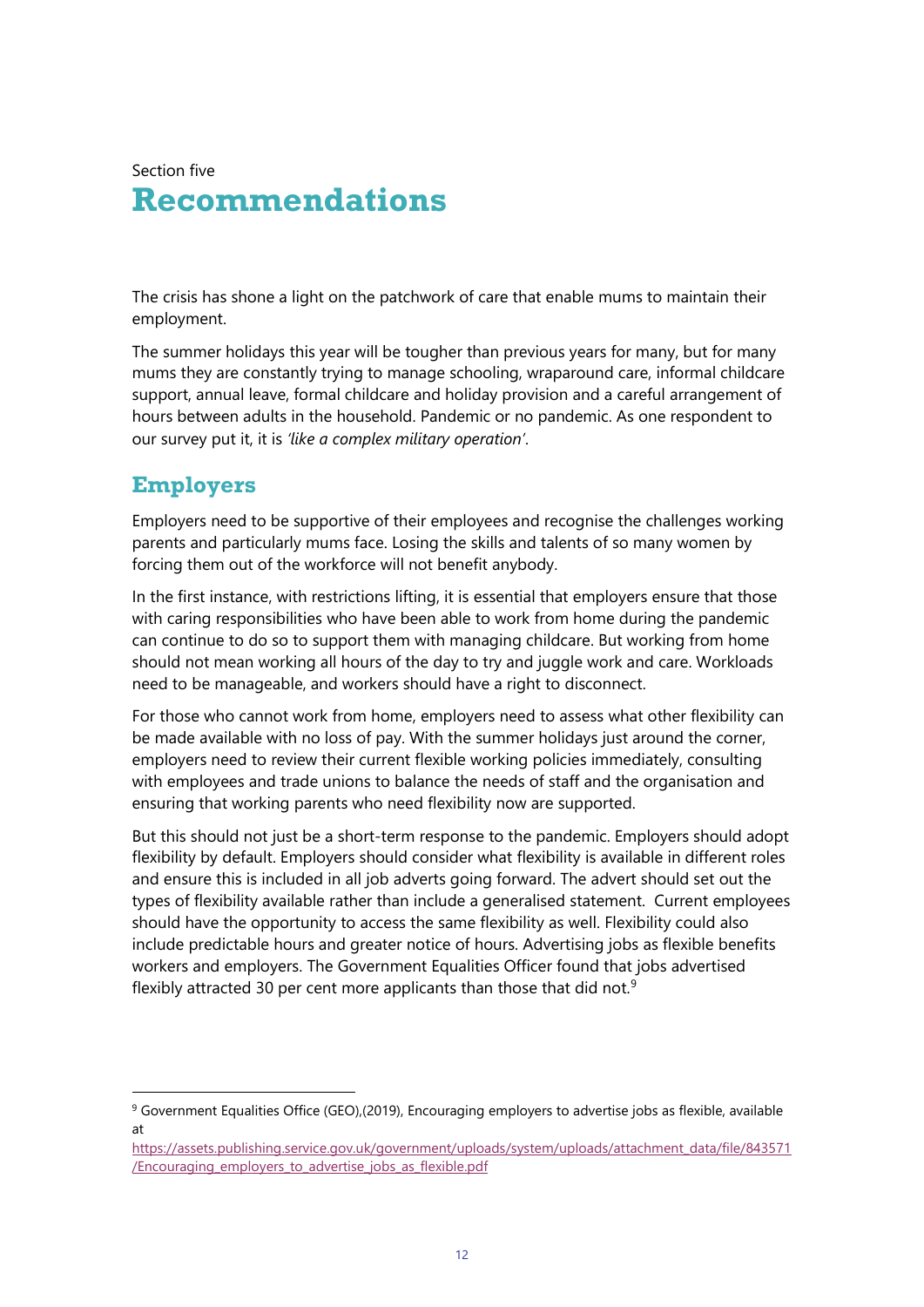### **Government**

The government must help working families balance paid work and childcare, by reforming the system of parental leave and flexible working rights:

- Government should introduce a legal right to flexible work for all workers from their first day in a job and a duty on employers to consider which flexible working arrangements are available in a role and include these in job adverts with the new postholder having a day one right to take up the advertised flexibility. Flexible working can take lots of different forms, including having predictable or set hours, working from home, job-sharing, compressed hours and term-time working.
- Currently parents have no statutory right to paid leave to look after their children. The government should introduce 10 days paid carer's leave, on full pay, from day one in the job, to support all working parents.

The government must focus on policies that drive progress in equalising care between mums and dads so that women are not disproportionately affected by the economic fallout of the Covid-19 crisis. This must include:

- investing in childcare we need more funding for good quality, affordable childcare to support working parents and help the sector recover from the impact of the pandemic
- reform of shared parental leave to include an individual, non-transferable right for each parent on a 'use it or lose it' basis.

The government Equalities Office should review and where necessary redraft the gender equality roadmap to reflect the current context and challenges working mums face, including a clear timetable for taking action on the findings.

The government should also carry out and publish equality impact assessments on all its policies, as it is required to do – but seems rarely to do in practice. The pandemic does not affect men and women equally. As the Women and Equalities Select Committee has highlighted, the Covid-19 crisis has led to a disproportionate impact on women, the same committee also argued that many of the government's actions during the pandemic have worsened the situation for women. The government must assess the possible impacts of its policies and decision-making prior to implementation and monitor the impacts thereafter.